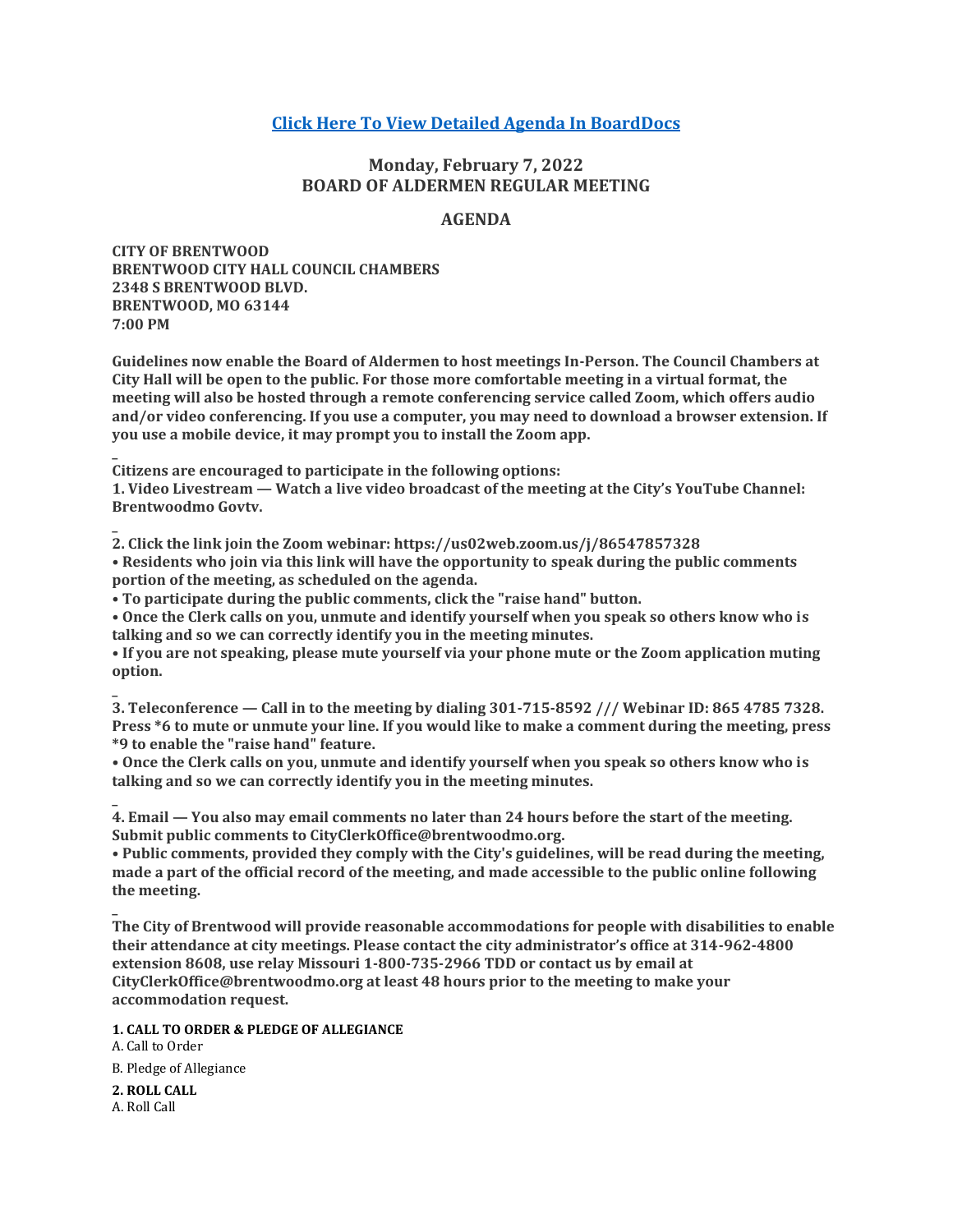#### **3. AGENDA APPROVAL**

A. Approval or Amendment of Agenda

#### **4. PUBLIC HEARING**

A. Public Hearing - Text Amendment amending Sections 400.1370 and 400.1380 of the Zoning Code relating to Conditional Uses in the "GC" General Commercial district and the "PD" Planned Development Overlay District to remove certain auto-oriented and other uses as conditional uses.

**5. CITIZEN COMMENTS**

A. Citizen Comments

#### **6. MAYOR AND ALDERMEN REPORTS**

A. Mayor David Dimmitt

B. Alderman David Plufka - Ward 1

C. Alderwoman Nancy Parker Tice - Ward 1

D. Alderwoman Sunny Sims - Ward 2

E. Alderman Brandon Wegge - Ward 2

F. Alderman Steve Lochmoeller - Ward 3

G. Alderman Jeff Gould - Ward 3

H. Alderwoman Kathy O'Neill - Ward 4

I. Alderman Jack Shelton - Ward 4

**7. CITY ADMINISTRATOR REPORT**

A. Kerb, Eck & Braeckel, LLP 3rd Quarter Audit Presentation

B. Brentwood Bound Update

C. Presentation - Destination Playground

D. Brentwood Bound - Destination Playground - Approval for SWT To Proceed With The Preparation Of Construction Documents For A \$5,000,000 Destination Playground And Water Play, Engaging The Playground Equipment Companies To Incorporate The Selected Pieces Into The Design

E. Resolution No. 1335 - A Resolution Approving Acquisition of Playground Equipment for the Destination Playground in Brentwood Park

F. Resolution No. 1336 - A Resolution Approving a Change Order with SWT for Additional Design Services for the Family Pavilion for the Brentwood Park Destination Playground

G. Resolution No. 1337 - A Resolution Approving a Change Order with SWT for Additional Design Services for the Overlook for the Brentwood Park Destination Playground

H. Discussion on Union Pacific Railroad and Pavement Maintenance

#### **8. CONSENT AGENDA**

A. Standing Committees Reports

B. Warrant Lists - Operating Funds and 2021 and 2022 Expenditures from the 2019 Series Certificates of Participation Proceeds (COPs)

C. Resolution No. 1321.1 Police Officer Wellness Program - A Resolution authorizing an amended annual agreement with SSM Executive Health Medical Group; and Personal Assistance Services (PAS); for professional services related to annual police officer medical wellness evaluations

#### **9. OLD BUSINESS**

A. Bill No. 6360.1 Amendment to the Redistricting Map - An Ordinance Amending Sec. 105.030 Of The Brentwood City Code And Establishing New Wards In Response To The 2020 Decennial Census. Second Reading

B. Bill No. 6370.1 An Ordinance Granting Approval of Site Development Plan for the Exterior Renovation of the Building at 2428 S. Brentwood Boulevard for St. Louis Cremation. Second Reading.

#### **10. NEW BUSINESS**

A. Bill No. 6371 - An Ordinance Pertaining to the Safe Conduct of Pedestrians. First and Second Reading

B. Bill No. 6372 An ordinance of the City of Brentwood, Missouri, approving a certain easement with Spire Missouri Inc.; authorizing certain other actions in connection therewith; providing for the effective date of this ordinance; and containing a severability clause. First and Second Reading.